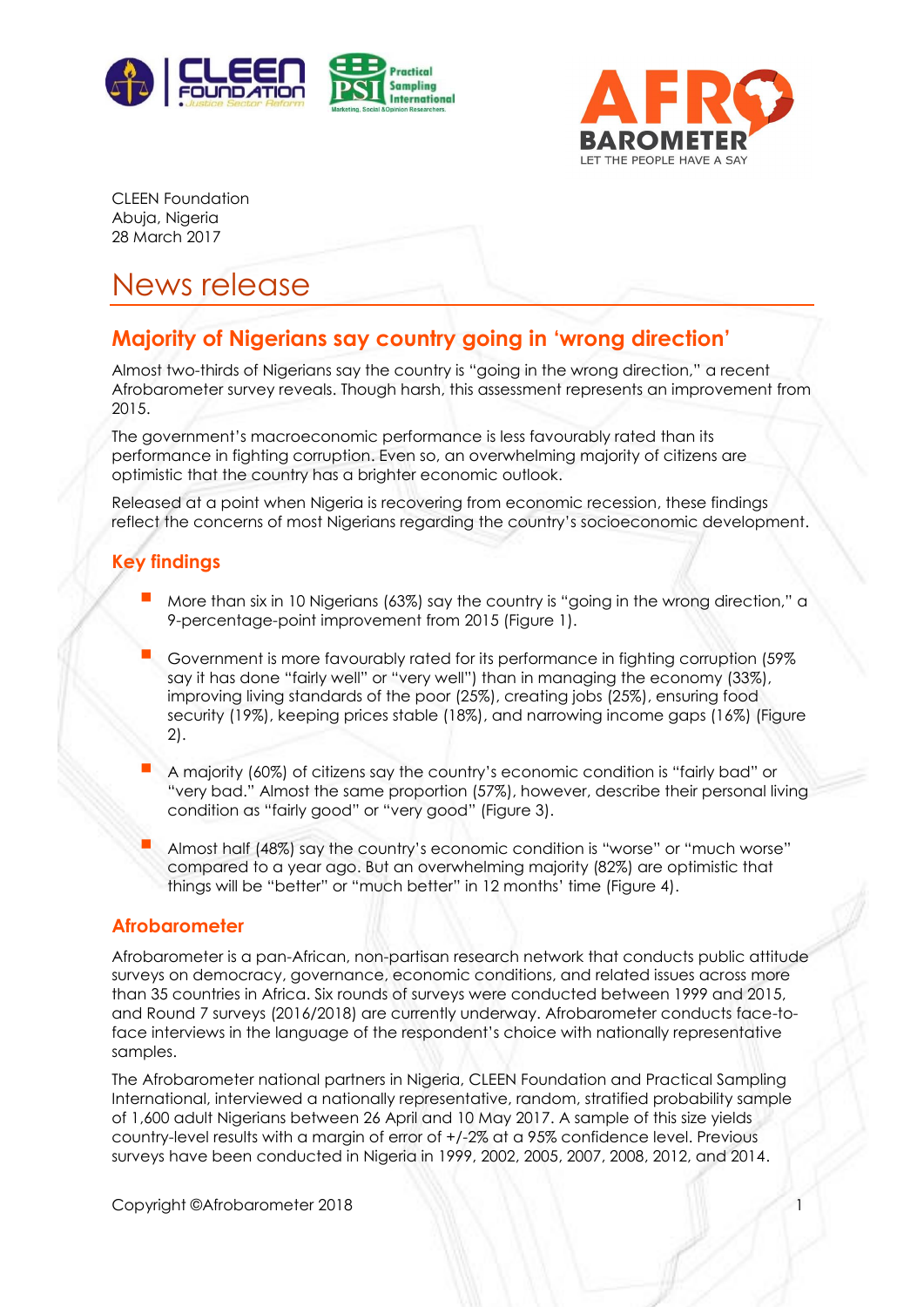

### **Charts**



#### **Figure 1: Overall direction of the country** | Nigeria | 2017

*Respondents were asked: Would you say that the country is going in the wrong direction or going in the right direction?*





*Respondents were asked: How well or badly would you say the current government is handling the following matters, or haven't you heard enough to say? (% who say "fairly well" or "very well")*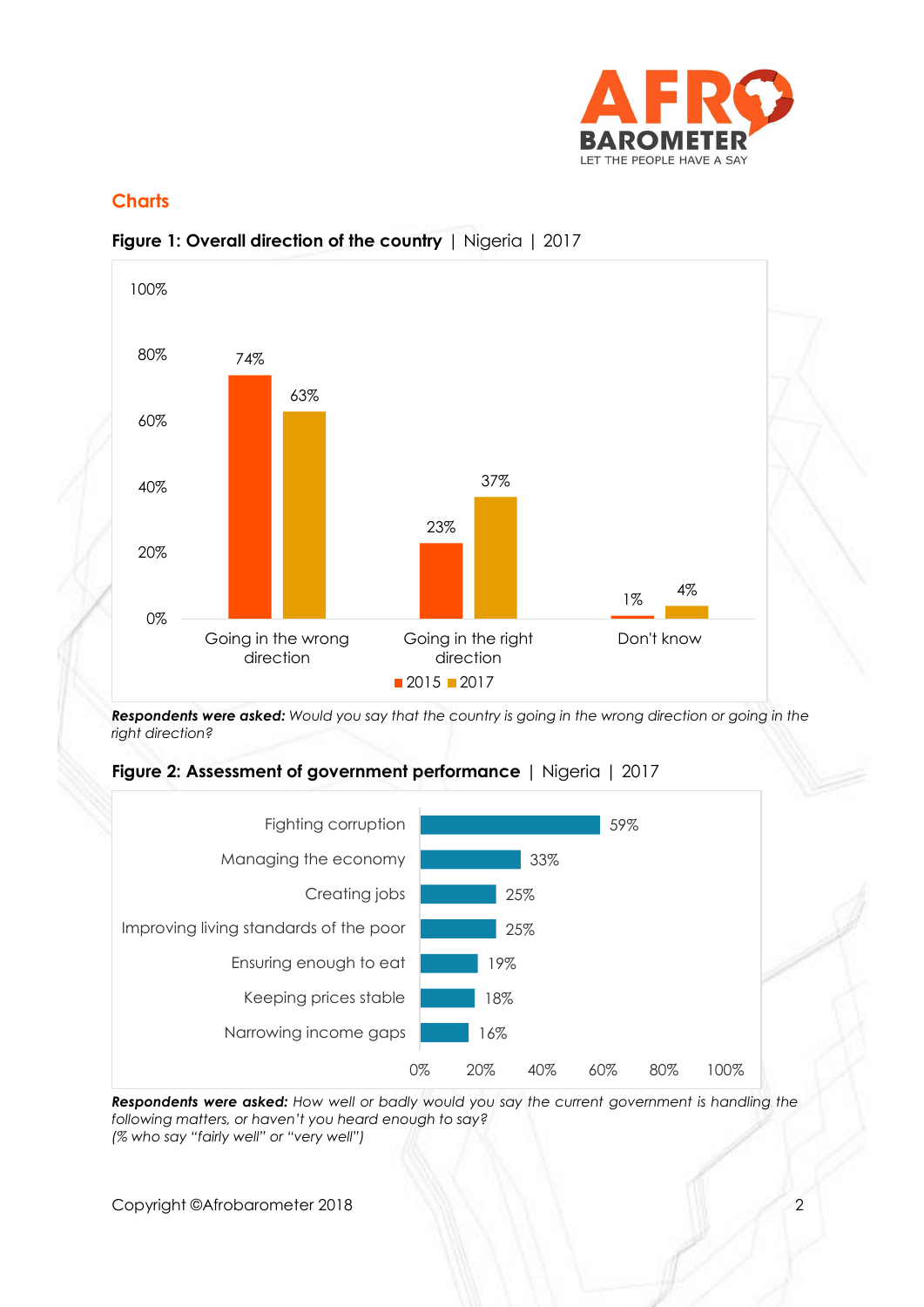



#### **Figure 3: Economic and living conditions**| Nigeria | 2017

*Respondents were asked: In general, how would you describe:*

- *The present economic condition of this country?*
- *Your own present living conditions?*



#### **Figure 4: Economic condition: Looking back and ahead** | Nigeria | 2017

Country's economic condition compared to 12 months ago

Country's economic condition in 12 months' time

#### *Respondents were asked:*

- *- Looking back, how do you rate economic conditions in this country compared to 12 months ago?*
- *- Looking ahead, do you expect economic conditions in this country to be better or worse in 12 months' time?*